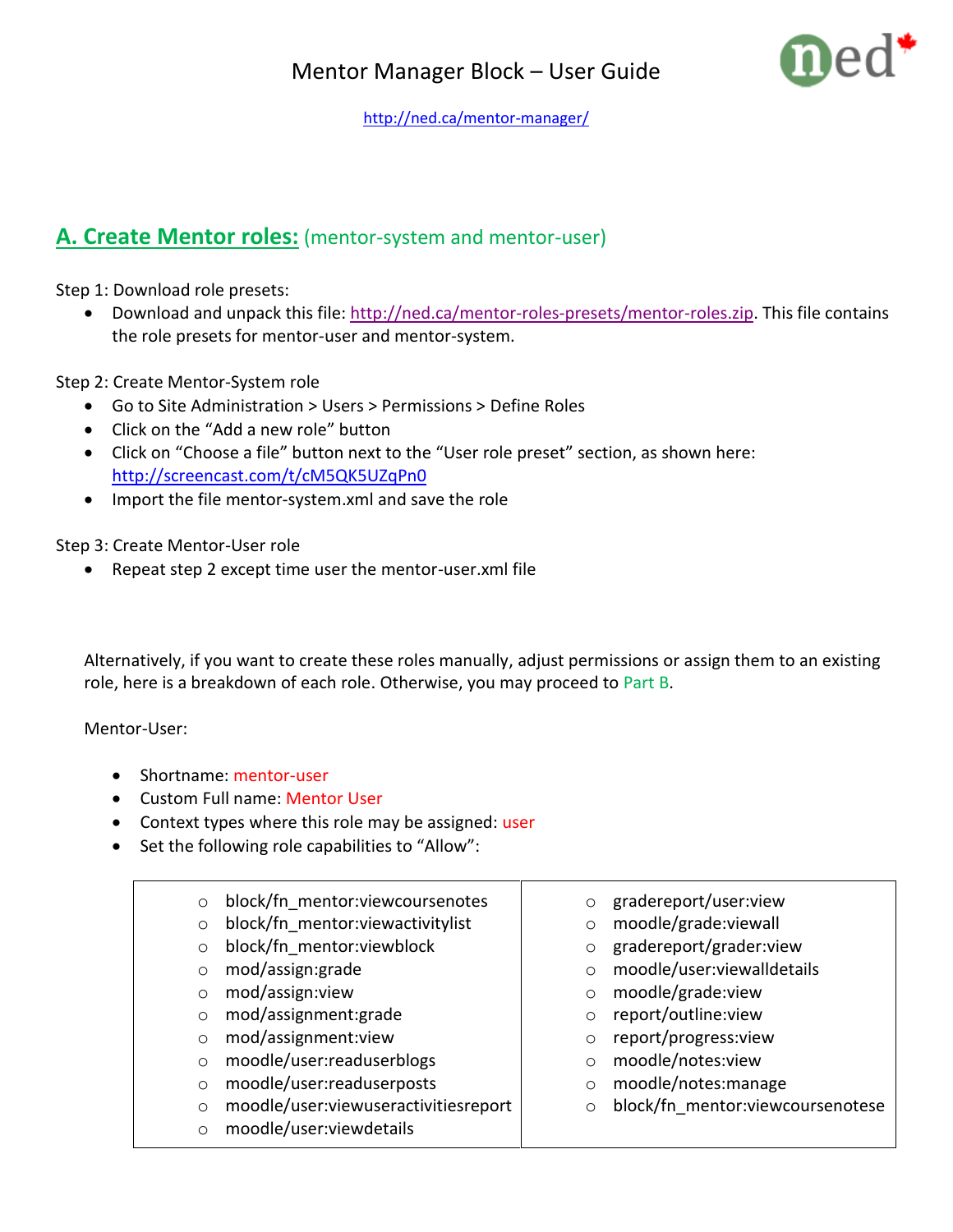Mentor-System:

- Shortname: mentor-system
- Custom Full name: Mentor System
- Context types where this role may be assigned: system
- Set the following role capabilities to "Allow"
	- o moodle/notes:view
	- o moodle/user:viewdetails
	- o block/fn\_mentor:viewcoursenotes

## **B. Set up profile fields for mobile phone details:**

To receive mobile text messages, a user must be associated with a cell number and a cell provider. This is defined in the user profile, as shown here:

| Other fields         |                                 |  |  |  |  |  |  |
|----------------------|---------------------------------|--|--|--|--|--|--|
| <b>Cell number</b>   | 4167983647                      |  |  |  |  |  |  |
| <b>Cell provider</b> | Rogers Canada ~@pcs.rogers.com~ |  |  |  |  |  |  |

Following the following two steps to create these profile fields:

*Step 1:* Go to Site *Administration > Users > Accounts > User Profile Fields* and create a new 'Text" profile field with following details:

- Shortname: mobilephone
- Name: Cell Phone ( or whatever you feel appropriate)
- Required: no
- Display on signup: yes
- Who is the field visible to: visible to user
- Display size: 10
- Display length: 10

*Step 2:* Create another profile field except this time select the "Dropdown menu" type. Use the following details:

- Shortname: mobileprovider
- Name: Cell Provider (or whatever you feel appropriate)
- Required: no
- Display on signup: yes
- Who is the field visible to: Visible to user
- Menu options: (This list contains most carriers for Canada and USA. Copy and paste the ones you need to cover your region.)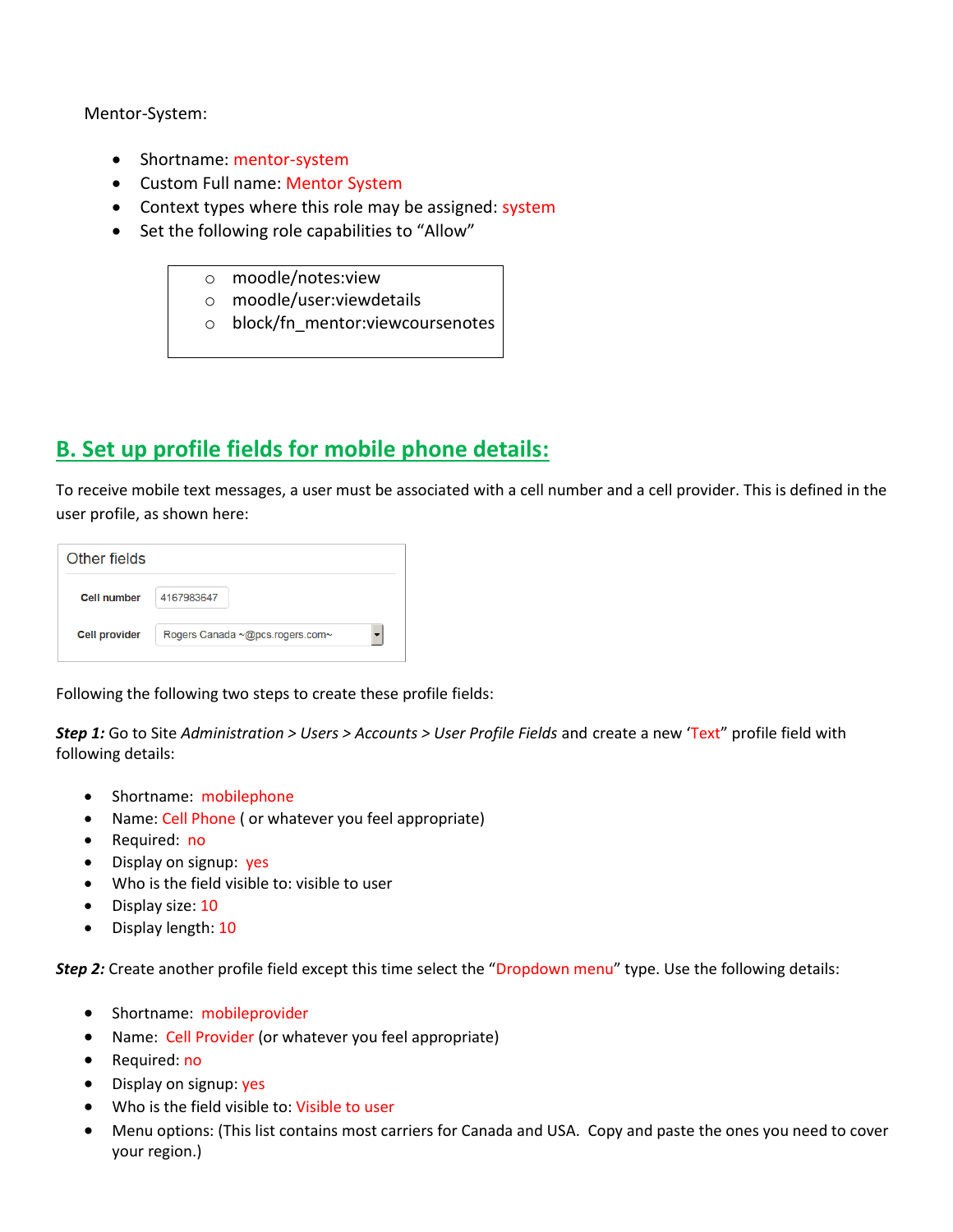| 3 River Wireless ~@sms.3rivers.net~     |  |  |  |  |  |
|-----------------------------------------|--|--|--|--|--|
| ACS Wireless ~@paging.acswireless.com~  |  |  |  |  |  |
| Alltel ~@message.alltel.com~            |  |  |  |  |  |
| AT&T~@txt.att.net~                      |  |  |  |  |  |
| Bell Canada ~@txt.bellmobility.ca~      |  |  |  |  |  |
| Bell Canada ~@bellmobility.ca~          |  |  |  |  |  |
| Bell Mobility ~@txt.bellmobility.ca~    |  |  |  |  |  |
| Bell Mobility (Canada) ~@txt.bell.ca~   |  |  |  |  |  |
| Blue Sky Frog ~@blueskyfrog.com~        |  |  |  |  |  |
| Bluegrass Cellular ~@sms.bluecell.com~  |  |  |  |  |  |
| Boost Mobile ~@myboostmobile.com~       |  |  |  |  |  |
| BPL Mobile ~@bplmobile.com~             |  |  |  |  |  |
| Carolina West Wireless ~@cwwsms.com~    |  |  |  |  |  |
| Cellular One ~@mobile.celloneusa.com~   |  |  |  |  |  |
| Cellular South ~@csouth1.com~           |  |  |  |  |  |
| Centennial Wireless ~@cwemail.com~      |  |  |  |  |  |
| CenturyTel ~@messaging.centurytel.net~  |  |  |  |  |  |
| Cingular (Now AT&T) ~@txt.att.net~      |  |  |  |  |  |
| Clearnet ~@msg.clearnet.com~            |  |  |  |  |  |
| Comcast ~@comcastpcs.textmsg.com~       |  |  |  |  |  |
| <b>Corr Wireless Communications</b>     |  |  |  |  |  |
| ~@corrwireless.net~                     |  |  |  |  |  |
| Dobson ~@mobile.dobson.net~             |  |  |  |  |  |
| Edge Wireless ~@sms.edgewireless.com~   |  |  |  |  |  |
| Fido ~@fido.ca~                         |  |  |  |  |  |
| Golden Telecom ~@sms.goldentele.com~    |  |  |  |  |  |
| Helio ~@messaging.sprintpcs.com~        |  |  |  |  |  |
| <b>Houston Cellular</b>                 |  |  |  |  |  |
| ~@text.houstoncellular.net~             |  |  |  |  |  |
| Idea Cellular ~@ideacellular.net~       |  |  |  |  |  |
| Illinois Valley Cellular ~@ivctext.com~ |  |  |  |  |  |
| <b>Inland Cellular Telephone</b>        |  |  |  |  |  |
| ~@inlandlink.com~                       |  |  |  |  |  |
| MCI ~@pagemci.com~                      |  |  |  |  |  |
| Metro PCS ~@mymetropcs.com~             |  |  |  |  |  |
|                                         |  |  |  |  |  |

Metrocall [~@page.metrocall.com~](mailto:~@page.metrocall.com~) Metrocall 2-way [~@my2way.com~](mailto:~@my2way.com~) Microcell [~@fido.ca~](mailto:~@fido.ca~) Midwest Wireles[s ~@clearlydigital.com~](mailto:~@clearlydigital.com~) Mobilcom[m ~@mobilecomm.net~](mailto:~@mobilecomm.net~) MTS [~@text.mtsmobility.com~](mailto:~@text.mtsmobility.com~) Nextel [~@messaging.nextel.com~](mailto:~@messaging.nextel.com~) OnlineBeep [~@onlinebeep.net~](mailto:~@onlinebeep.net~) PCS One [~@pcsone.net~](mailto:~@pcsone.net~) President's Choice [~@txt.bell.ca~](mailto:~@txt.bell.ca~) Public Service Cellular [~@sms.pscel.com~](mailto:~@sms.pscel.com~) Qwest [~@qwestmp.com~](mailto:~@qwestmp.com~) Rogers AT&T Wireless [~@pcs.rogers.com~](mailto:~@pcs.rogers.com~) Rogers Canada [~@pcs.rogers.com~](mailto:~@pcs.rogers.com~) Satellink [~.pageme@satellink.net~](mailto:~.pageme@satellink.net~) Solo Mobile [~@txt.bell.ca~](mailto:~@txt.bell.ca~) Southwestern Bel[l ~@email.swbw.com~](mailto:~@email.swbw.com~) Sprint [~@messaging.sprintpcs.com~](mailto:~@messaging.sprintpcs.com~) Sumcom [~@tms.suncom.com~](mailto:~@tms.suncom.com~) Surewest Communicaitons [~@mobile.surewest.com~](mailto:~@mobile.surewest.com~) Telus [~@msg.telus.com~](mailto:~@msg.telus.com~) Telus [~@msg.telus.com~](mailto:~@msg.telus.com~) T-Mobil[e ~@tmomail.net~](mailto:~@tmomail.net~) Tracfone [~@txt.att.net~](mailto:~@txt.att.net~) Triton [~@tms.suncom.com~](mailto:~@tms.suncom.com~) Unicel [~@utext.com~](mailto:~@utext.com~) US Cellular [~@email.uscc.net~](mailto:~@email.uscc.net~) US West [~@uswestdatamail.com~](mailto:~@uswestdatamail.com~) Verizon [~@vtext.com~](mailto:~@vtext.com~) Virgin Mobile [~@vmobl.com~](mailto:~@vmobl.com~) Virgin Mobile Canada [~@vmobile.ca~](mailto:~@vmobile.ca~) West Central Wireles[s ~@sms.wcc.net~](mailto:~@sms.wcc.net~) Western Wireless [~@cellularonewest.com~](mailto:~@cellularonewest.com~)

Default value: Please select your cell provider